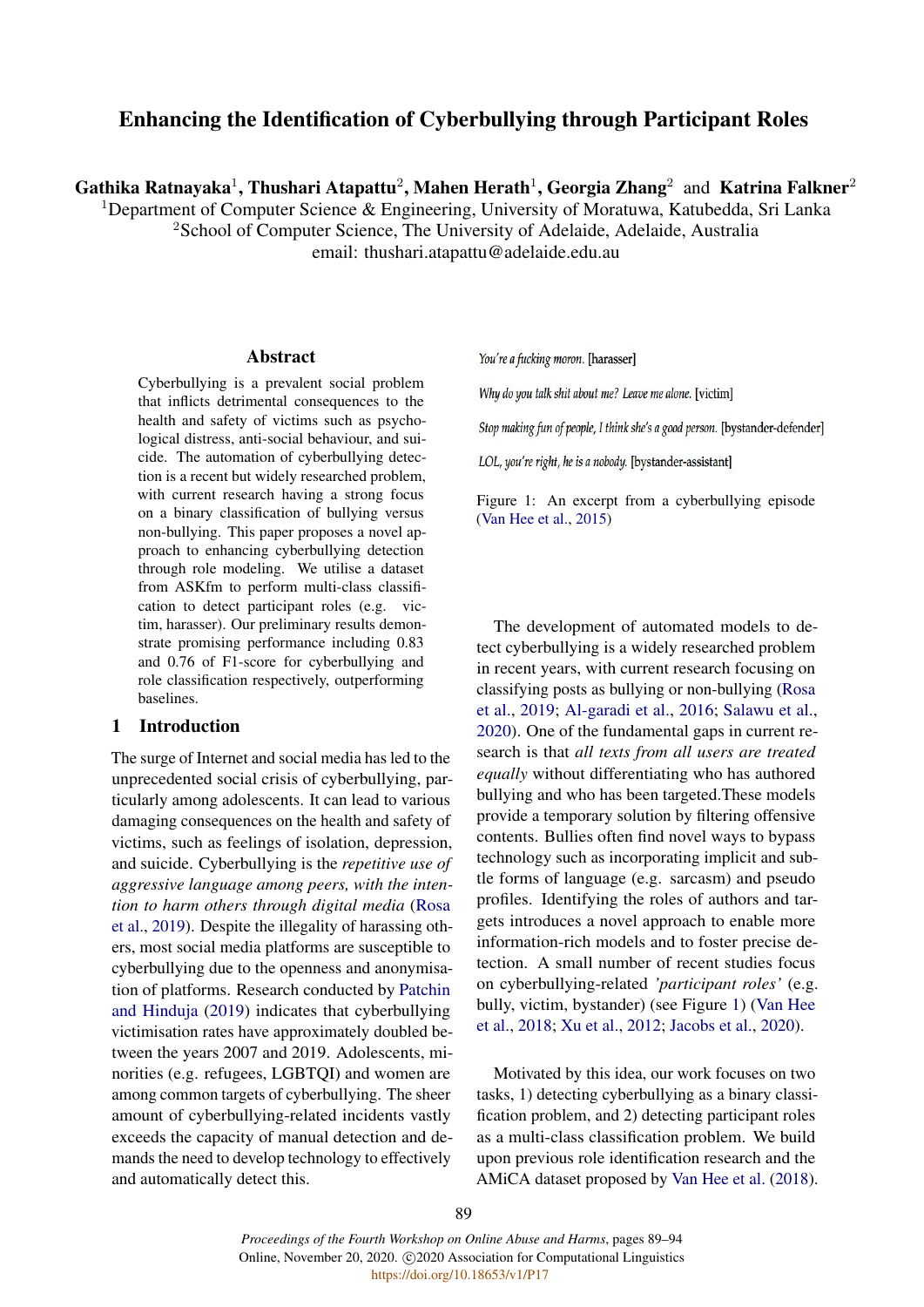## 2 Related Works

In addition to modeling bullying and non-bullying content as a binary classification task [\(Rosa et al.,](#page-5-0) [2019;](#page-5-0) [Al-garadi et al.,](#page-5-3) [2016;](#page-5-3) [Salawu et al.,](#page-5-4) [2020\)](#page-5-4), several research studies focus on participant role identification [\(Salawu et al.,](#page-5-4) [2020;](#page-5-4) [Van Hee et al.,](#page-5-5) [2018;](#page-5-5) [Xu et al.,](#page-5-6) [2012\)](#page-5-6) within the cyberbullying context. [Xu et al.](#page-5-6) [\(2012\)](#page-5-6) defined 8 roles - *bully, victim, bystander, assistant, defender, reporter, accuser* and *reinforcer*, based on the theoretical framework of [Salmivalli](#page-5-8) [\(2010\)](#page-5-8). The majority of previous studies addressing role identification incorporate user- (e.g., age, gender, location) and social networkbased features (e.g., number of followers, network centrality). Although these features have demonstrated a tendency to increase classification performance [\(Huang et al.,](#page-5-9) [2014;](#page-5-9) [Singh et al.,](#page-5-10) [2016\)](#page-5-10), relying on user and network features is logistically challenging in real-world application due to the creation of pseudo profiles and ethical restrictions imposed by platforms. Alternatively, lexical and semantic features (e.g., subjectivity lexicons, character n-grams, topic models, profanity word lists, and named entities) of participants' posts are considered in few research studies [\(Van Hee et al.,](#page-5-5) [2018;](#page-5-5) [Xu et al.,](#page-5-6) [2012\)](#page-5-6).

Our research aims to automatically identify cyberbullying and roles are based on supervised learning mechanisms that utilizes pretrained language models and advanced contextual embedding techniques. Therefore, such mechanisms will mitigate the need for rule-based approaches and will also minimize the requirement for creating task-specific feature extraction mechanisms.

# 3 Model Description

This study focuses on two tasks 1) detecting cyberbullying as a binary classification problem, and 2) detecting cyberbullying-related participant roles as a multi-class classification problem.

#### <span id="page-1-0"></span>3.1 Cyberbullying classification

Instead of building new models, we extend an ensemble model originally designed by the authors [\(Herath et al.,](#page-5-11) [2020\)](#page-5-11) for SemEval-2020 Task on offensive language identification [\(Zampieri et al.,](#page-5-12) [2020\)](#page-5-12), to classify posts in the current dataset. The reused ensemble model [\(Herath et al.,](#page-5-11) [2020\)](#page-5-11) was built using three single classifiers, each based on DistilBERT [\(Sanh et al.,](#page-5-13) [2019\)](#page-5-13), a lighter, faster version of BERT [\(Devlin et al.,](#page-5-14) [2018\)](#page-5-14). Each of the single classifiers A, B, and C was trained on a Twitter dataset containing Tweets annotated as offensive ('OFF') or non-offensive('NOT') posts. Models A and B were trained on imbalanced sets of Twitter data where the majority class instance was OFF and NOT respectively. Model C was trained using a balanced subset of Tweets which were assigned opposing class labels by the models A and B.

Each classifier was trained using a learning rate of 5e-5 and a batch size of 32 for 2 epochs. A voting scheme was then used to combine the single models and build an ensemble model. If the biased classifiers A and B agreed upon a label for a given data instance, we assigned it that particular label. If the predictions from the biased classifiers were different, we assigned the data instance the prediction from the model C. This ensemble model achieved 0.906 of F1 score on the evaluation dataset of OffensEval challenge [\(Zampieri et al.,](#page-5-12) [2020\)](#page-5-12).

#### <span id="page-1-1"></span>3.2 Role classification

According to a theoretical framework developed by [Salmivalli](#page-5-8) [\(2010\)](#page-5-8) and the annotation guide by [Van Hee et al.](#page-5-2) [\(2015\)](#page-5-2), 'bystander assistant' also engages in bullying while helping or encouraging the 'harasser'. Similarly, 'bystander defender' helps the 'victims' to defend themselves from the harassment. Therefore, we consider 'bystander assistant' as a role which contributes to bullying. Accordingly, we categorise the posts of harassers and bystander assistants in AMiCA dataset into a category called 'bullying' and victim and bystander defender's posts into a category called 'defending'. Then, we divide the posts in each category into the roles as shown in Figure [3.](#page-2-0) The final ensemble model contains 3 sub models as follows,

- 1. Outer Model: Classifies a post as Bullying or Defending
- 2. Bullying Model: Classifies a post as 'Harasser' or 'Bystander assistant'
- 3. Defending Model: Classifies a post as 'Victim' or 'Bystander defender'

Each of these models have the same model architecture, that consists of a pre-trained BERT embedding layer, hidden neural layer and a softmax output layer (Figure [2\)](#page-2-1). In order to extract BERT embeddings, 'bert-based uncased' model [\(Devlin](#page-5-14) [et al.,](#page-5-14) [2018\)](#page-5-14) used. As discussed in section [5,](#page-3-0) each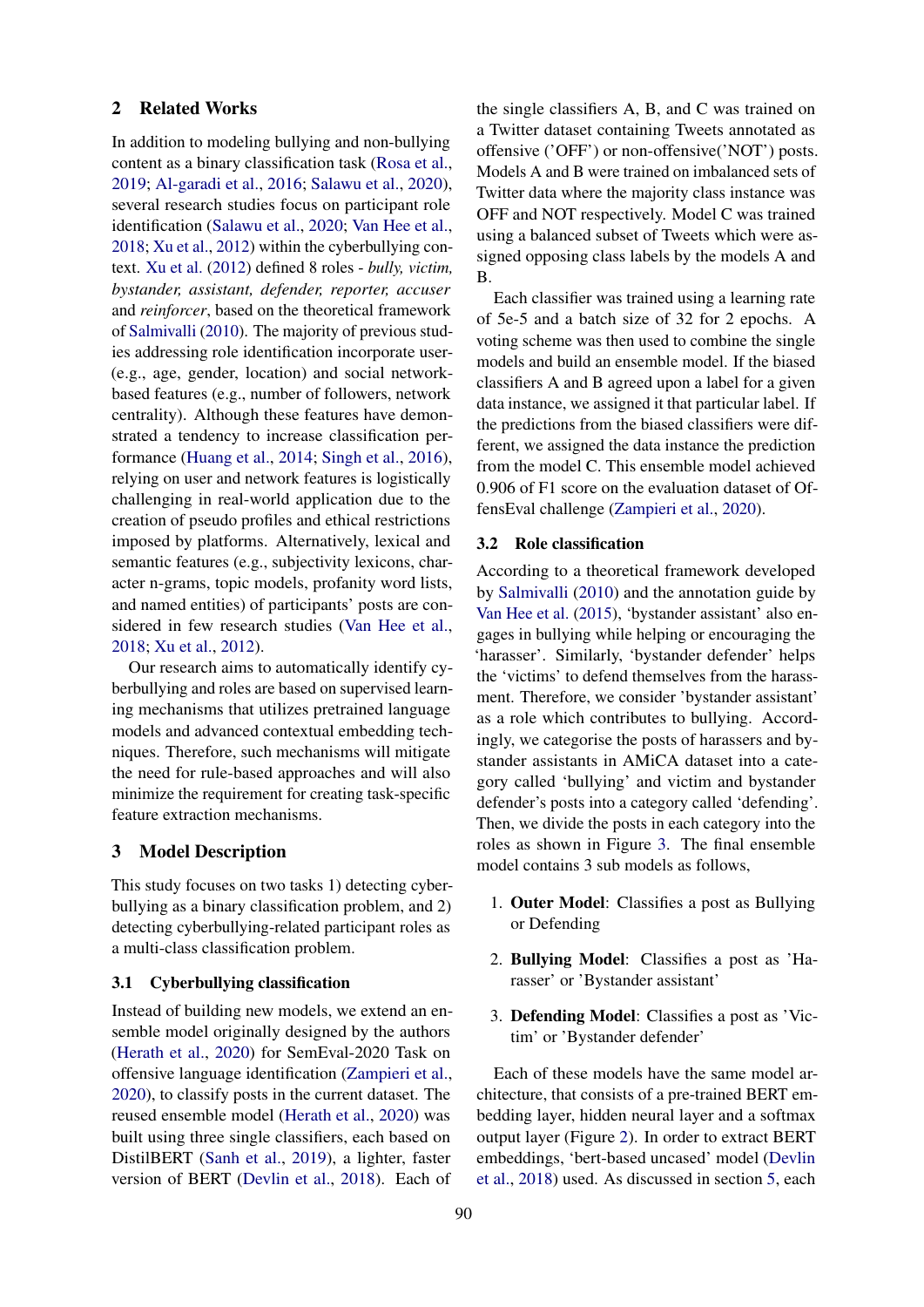<span id="page-2-1"></span>

Figure 2: Model architecture

<span id="page-2-0"></span>

Figure 3: Overview of the Ensemble model

model was experimented with different sampling strategies and cost functions to obtain optimal performance.

# 4 Methods

Our research is guided by two tasks, which focus on evaluating the performance of models that could classify whether a given post is,

- 1. cyberbullying-related or not, and
- 2. if cyberbullying-related, predicting the role of the user who authored that post.

# 4.1 Dataset

AMiCA dataset contains data collected from the social networking site  $ASKfm<sup>1</sup>$  $ASKfm<sup>1</sup>$  $ASKfm<sup>1</sup>$  by [Van Hee et al.](#page-5-5) [\(2018\)](#page-5-5) in April and October, 2013. ASKfm is very popular among adolescents and has increasingly been used for cyberbullying [\(Kao et al.,](#page-5-15) [2019\)](#page-5-15). We

<span id="page-2-4"></span>

- $\bullet$  Harmfulness score = 2, the message contains serious indications of cyberbullying.
- $\bullet$  Author's role = harasser

Figure 4: An example of BRAT annotation [\(Van Hee](#page-5-2) [et al.,](#page-5-2) [2015\)](#page-5-2)

used the English dataset, where posts are annotated and presented in chronological order within their original conversation (see Figure [1\)](#page-0-0). AMiCA dataset is annotated by linguists using BRAT<sup>[2](#page-2-3)</sup>, a web-based tool for text annotation, and considers the following four roles.

- Harasser: person who initiates the harassment
- Victim: person who is harassed
- Bystander defender: person who helps the victim and discourages the harasser from continuing his actions
- Bystander assistant: person who does not initiate, but takes part in the actions of the harasser.

Figure [4](#page-2-4) shows the annotation mechanism where '2 Har' refers that the author's role is 'harasser' while the harmfulness score is 2.

At post-level, the harmfulness of a post is scaled from 0 (no harm) to 2 (severely harmful). We merge harmfulness scores 1 and 2 together (e.g. 1 victim, 2 victim as 'victim') to increase training examples for each cyberbullying role. The cyberbullying class contained 5,380 instances (Harasser - 3,576, Victim - 1,356, Bystander assistant - 24, Bystander defender - 424). AMiCA dataset also provides annotations of cyberbullying-related textual categories such as threat, insult, curse. This study does not focus on those annotations during our model development.

[Van Hee et al.](#page-5-5) [\(2018\)](#page-5-5) have used 10% of the data as the hold-out test set. However, their hold-out is not publicly available. Therefore, in this study, we perform 10-fold cross validation while having 10% of the dataset as the test set in each fold. In order to maintain a similar data distribution ratio among the classes and to make sure that test set of

<span id="page-2-2"></span><sup>1</sup> https://ask.fm/

<span id="page-2-3"></span><sup>2</sup> https://brat.nlplab.org/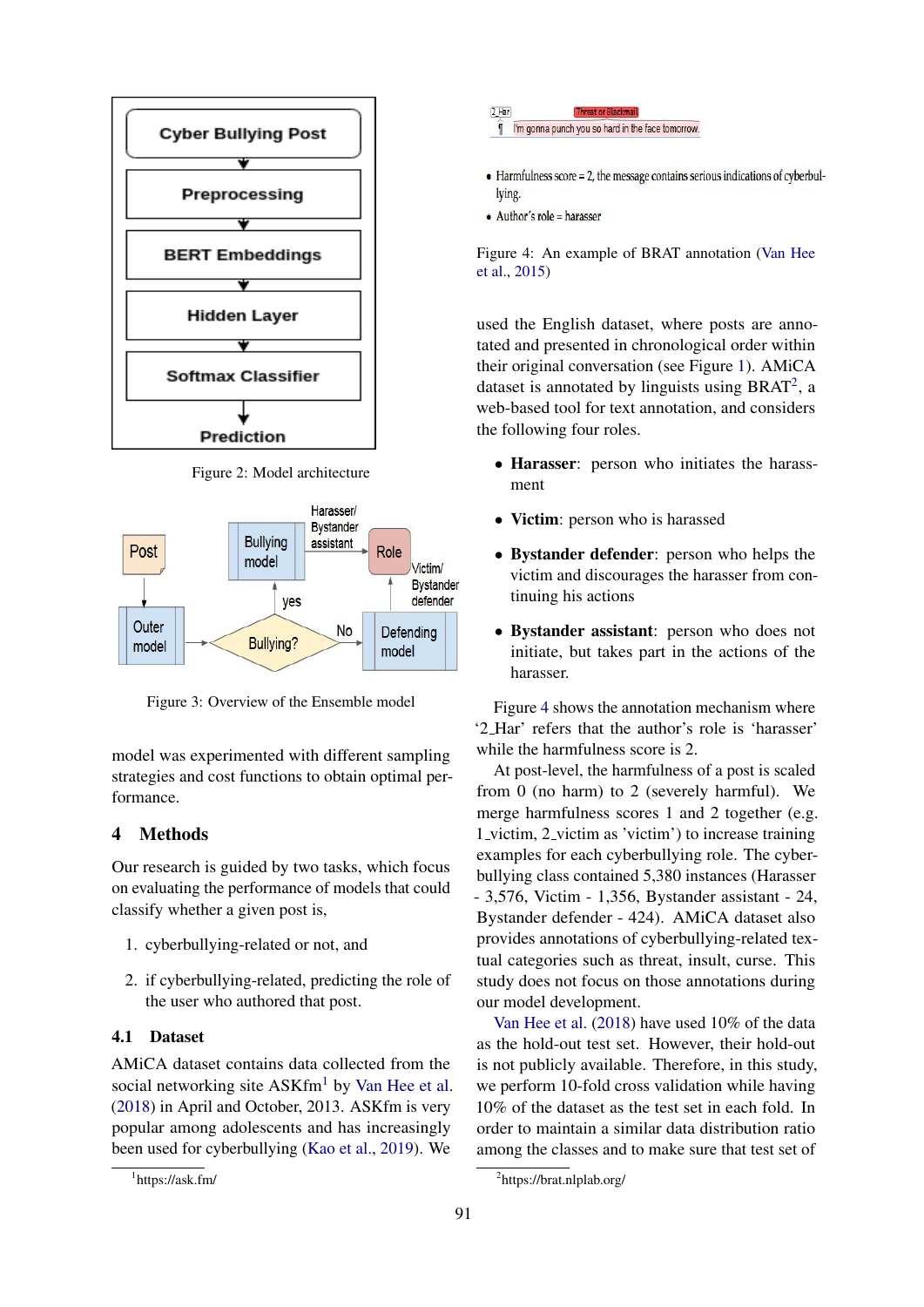one fold is mutually exclusive with the test sets of other folds, we use the 'StratifiedKFold' method in the Scikit-Learner.

#### 4.2 Data preprocessing and balancing

In order to minimise the noise of ASKfm posts, we performed some pre-processing steps such as replacing slang words and abbreviations<sup>[3](#page-3-1)</sup> and de-coding emoticons<sup>[4](#page-3-2)</sup> in addition to standard data preprocessing steps (e.g. removal of punctuations) while fine-tuning BERT [\(Devlin et al.,](#page-5-14) [2018\)](#page-5-14).

Before feeding the posts into the models, we performed more preprocessing steps such as converting to lower case, tokenisation using the berttokenizer, and special token additions (adding [CLS] and [SEP] tokens to appropriate positions to perform BERT based sequence classification).

## <span id="page-3-0"></span>5 Results and Discussion

Evaluation metric. To evaluate our models and compare the performance with baselines, we use metrics similar to [Van Hee et al.](#page-5-5) [\(2018\)](#page-5-5): 1) F1-score: The harmonic mean of precision and recall and 2) Error rate: 1- recall of the class.

Baseline. We use the best system of [Van Hee et al.](#page-5-5) [\(2018\)](#page-5-5) as our baseline to compare our models. This baseline used feature combinations such as subjectivity lexicons, character n-grams, term lists, and topic models.

# 5.1 Evaluation of cyberbullying classification

As discussed in section [3.1,](#page-1-0) our cyberbullying classification experiments extended an ensemble model (refer as 'OffensEval ensemble' hereafter) based on DistilBERT developed by authors for SemEval 2020 challenge [\(Herath et al.,](#page-5-11) [2020\)](#page-5-11). To test the performance of OffensEval ensemble on ASKfm dataset, we constructed three test datasets. Each test dataset consisted of 10,872 non-bullying posts randomly sampled from the non-cyberbullying class and all the 5,380 posts belonging to the cyberbullying class. The class distribution in test datasets was selected such that it would be compatible with [Van Hee et al.](#page-5-5) [\(2018\)](#page-5-5). The averaged performance using three test sets is presented in Table [1](#page-3-3) along with the baselines.

According to the results, our OffensEval ensemble model outperforms the best system of [Van Hee](#page-5-5)

<span id="page-3-3"></span>

| Model                                             | F1 |  |
|---------------------------------------------------|----|--|
| OffensEval ensemble $\,$ 0.83 $\,$ 0.84 $\,$ 0.82 |    |  |
| Van Hee et al. $(2018)$ 0.64 0.74 0.56            |    |  |

Table 1: Hold-out scores of cyberbullying classification

[et al.](#page-5-5) [\(2018\)](#page-5-5) by a margin of 0.2 (F1 score). Since present results were obtained by evaluating a prebuilt model for a separate task, in our future works, we expect to improve our performance through fine-tuning our previous model on AMiCA dataset. Further, the presence of obscene slang words in non-cyberbullying posts could have led to some of the false positives. A sample of examples in this category is provided in section [5.2.](#page-3-4) The presence of very short posts with 'chat-related slang words (e.g., *Fgt, No to the woah hoe*)' the model has not seen during the training could have led to some of the false negatives.

# <span id="page-3-4"></span>5.2 Evaluation of role classification

Table [2](#page-4-0) demonstrates the 10-fold cross-validation results of our role classification models. As discussed in section [3.2,](#page-1-1) we created the BERT-based 'outer model' to classify posts into two classes bullying and defending. At the initial experiments, we obtained low recall for 'defending' class mainly due to the class imbalance in the dataset. To overcome this drawback, we have carried out experiments with different techniques such as weighted random sampling and weighted cross-entropy loss (as cost function). Based on the results of our experiments, weighted random sampling was used when training the outer model as it has shown considerable improvement in performance. Weighted random sampling is an sampling technique that attempts to maintain an approximately equal distribution of data instances among classes in a batch while training.

Our BERT-based 'defending model' demonstrated promising performance including 0.93 of weighted F1 score and 0.96 (victim class) and 0.86 (bystander defender class) of F1 score (Table [2\)](#page-4-0). Our BERT-based 'bullying model' was not successful in classifying bystander assistants. We have experimented several strategies to improve the performance of bystander assistant detection such as choosing different training samples, limiting the number of instances taken from 'Harasser' class (100, 500) when training the 'Bullying' model, using weighted random sampling to under sample the

<span id="page-3-1"></span><sup>3</sup> [https://floatcode.wordpress.com/2015/11/28/internet](#page-5-5)[slang-dataset/](#page-5-5)

<span id="page-3-2"></span><sup>4</sup> [https://github.com/carpedm20/emoji](#page-5-5)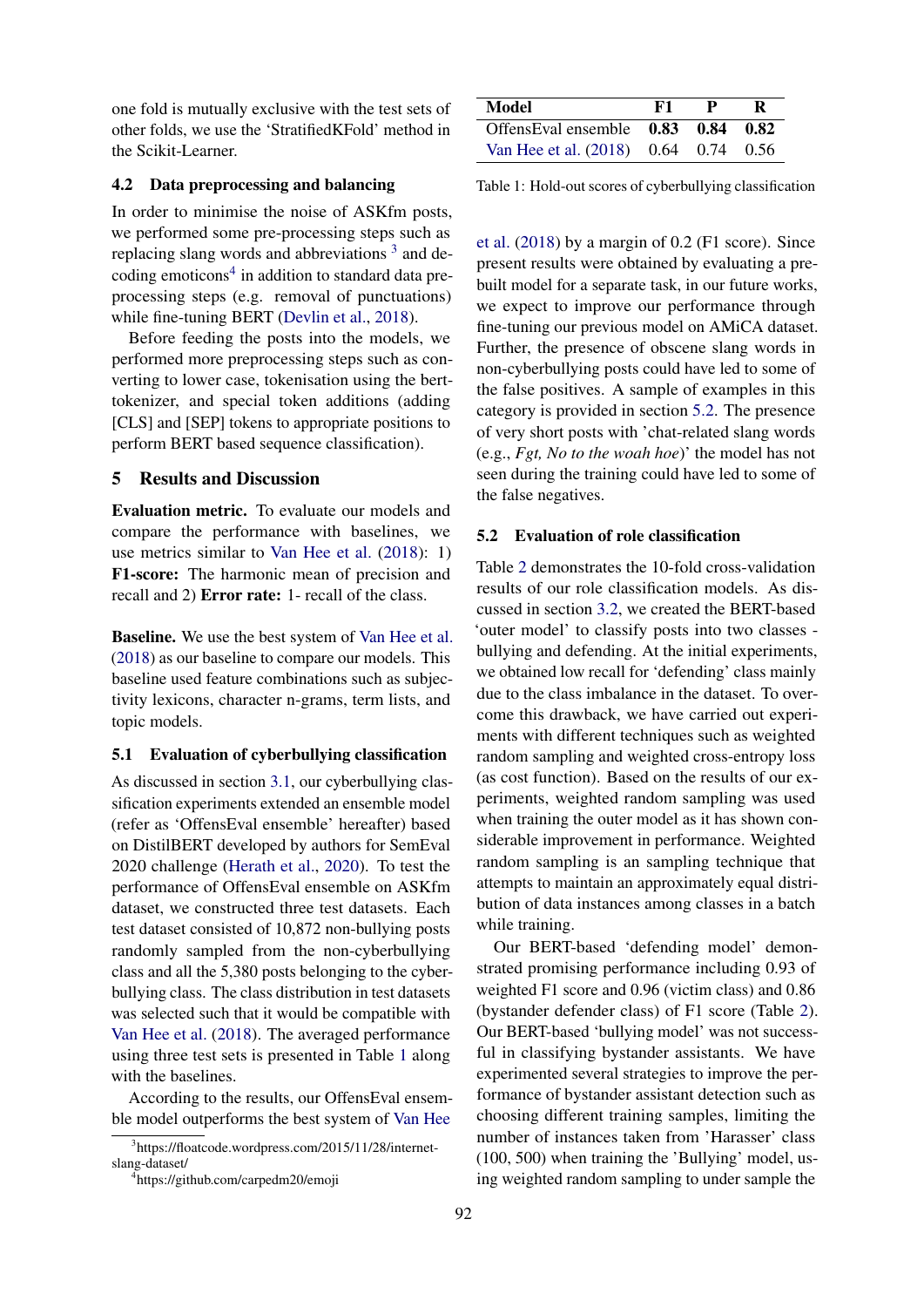harasser class while oversampling the bystander assistant class in order to keep the distribution among two classes at a ratio near to 1:1. However, these strategies failed to enable the 'Bullying' model or the overall ensemble model to detect bystander assistant class properly. Based on these experiments, we assume that the issue of the bystander assistant being classified as a harasser may not be due to class imbalance, however, based on the fact that examples in both classes have the overlapping language (see sample posts of 'bystander assistant' below).

*"[..] wanna kill him? let's do it together"*

*"[..] she's a massive sl\*t! I agree with you [..] I'm on your side"*

While training each of the three models (Outer, Bullying, Defending), batch size of 8 was used with a maximum sequence length of 256 characters. Cross entropy loss was used as the cost function and stochastic gradient descent with a learning rate of  $2 \times 10^{-5}$  was used as the optimizer.

As shown in the Table [2,](#page-4-0) our BERT-based 'ensemble model' has achieved 'good' performance (weighted F1-score is 0.76) except in the classes victim and bystander assistant. According to the confusion matrix of ensemble model, most misclassified instances are related to victims being classified as harassers. An error analysis of misclassified posts revealed that bullying language widely overlaps with victims when victims use swear words to respond the harasser. These posts increase the difficulty for models to detect victims and require efforts in future research to develop effective models that can handle aggressive victims. A sample of posts where victims have aggressively responded to harassers is shown below.

*"[..] whoever is saying that sh\*t that its me needs to cut your sh\*t out you need to shut the f\*\*\* up [..]"*

*"and you're living proof that abortion should be legal"*

The comparison of our role classification model with the baselines is restricted since [Van Hee et al.](#page-5-5)  $(2018)$  do not report cross-validation results<sup>[5](#page-4-1)</sup>, However, if the 'error rates' are compared using our 10-fold cross-validation results with their hold-out results, our model outperforms the baseline by 0.26 and 0.11 of 'error rate' in harasser and victim classes respectively. Both the models were not able to detect bystander assistant successfully (i.e. error

<span id="page-4-0"></span>

| Model           | WF   | <b>Class</b>     | P    | R    | F1   |
|-----------------|------|------------------|------|------|------|
| Outer           | 0.78 | Bully            | 0.84 | 0.83 | 0.83 |
|                 |      | Defend           | 0.66 | 0.67 | 0.67 |
| <b>Bullying</b> | 0.99 | Harasser         | 0.99 | 1.00 | 1.00 |
|                 |      | <b>B</b> assist  | 0.20 | 0.05 | 0.08 |
| Defending       | 0.93 | Victim           | 0.95 | 0.96 | 0.95 |
|                 |      | B defend         | 0.86 | 0.84 | 0.85 |
| Ensemble        | 0.76 | Harasser         | 0.84 | 0.82 | 0.83 |
|                 |      | Victim           | 0.59 | 0.61 | 0.60 |
|                 |      | <b>B</b> .assist | 0.00 | 0.00 | 0.00 |
|                 |      | B defend         | 0.68 | 0.73 | 0.70 |

Table 2: 10-fold cross-validation scores of our models; WF: Weight F1

rate is 1). The baseline outperforms us by 0.01 (error rate) in the bystander defender class. [Van Hee](#page-5-5) [et al.](#page-5-5) [\(2018\)](#page-5-5) reported that error rates often being lowest for the profanity baseline, confirming that it performs well in terms of recall, however, precision is also an important metric to be considered. In our future work, we intend to further improving recall of each role class while stabilizing good precision.

# 6 Conclusions

This paper proposes an approach to classify cyberbullying and associated roles (e.g., harasser, victim) as a novel contribution to enhance automated cyberbullying detection. Cyberbullying is a growing social problem that inflicts detrimental impacts on online users. The identification of roles is a valuable contribution to future research as it can prompt closer monitoring of bullies and implicitly help victims through potential prevention. Currently, our approaches to identifying cyberbullying related roles focus only on individual posts on a forum. In our future work, we aim to expand this further by considering an entire discussion and the discourse relationships between the posts within the considered discussion. This will enable us to get a better understanding of the roles played by different users in a discussion. Moreover, we intend to integrate cyberbullying and role classification as a single model and optimise performance further to provide an effective solution to the cyberbullying problem.

# Acknowledgments

Authors would like to acknowledge the researchers on the AMiCA project for sharing the dataset.

<span id="page-4-1"></span><sup>5</sup> https://doi.org/10.1371/journal.pone.0203794.t009